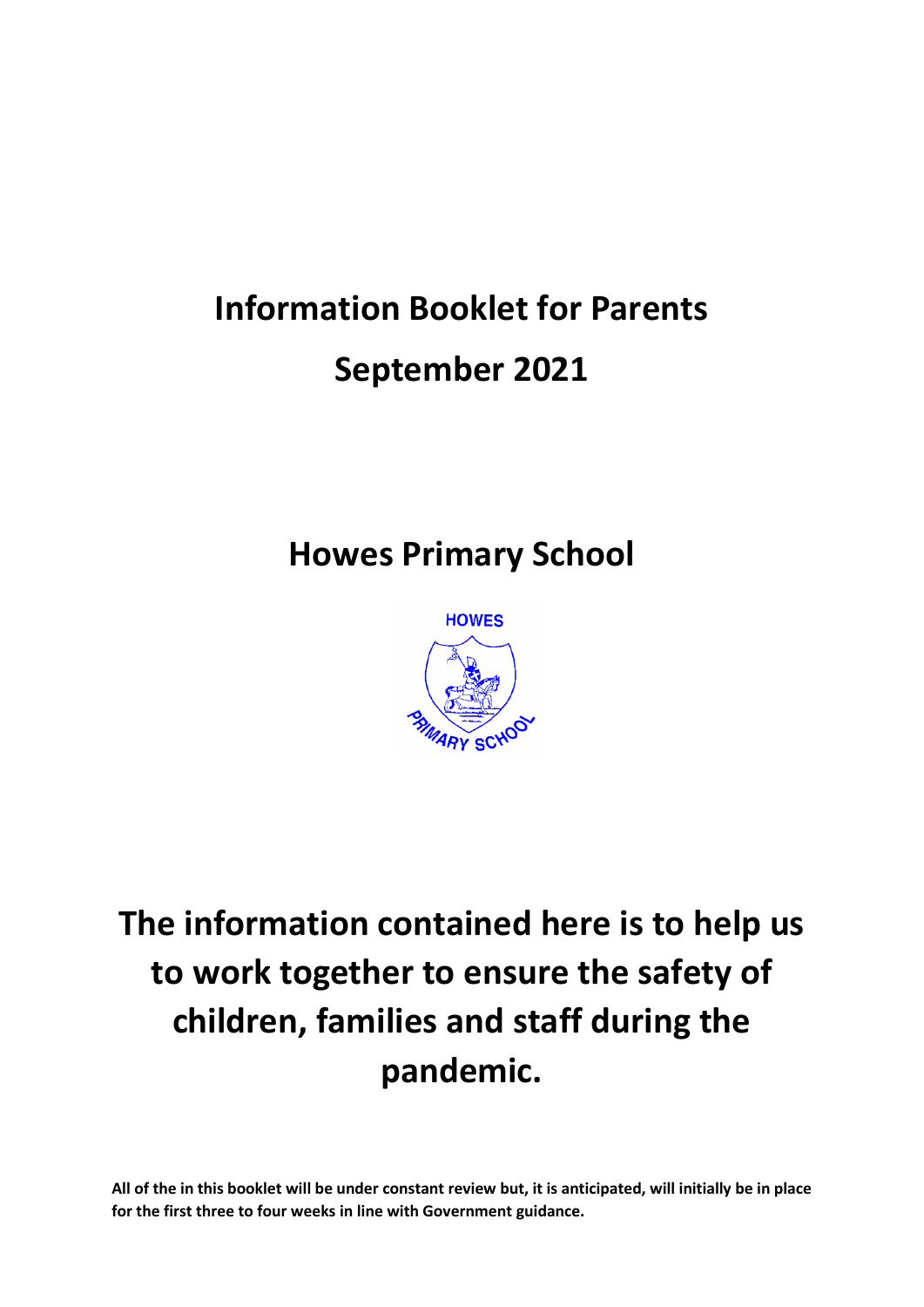#### **Attendance**

- All children will be expected to attend full time. (Our Nursery and Reception children will complete a short staggered start in the first few weeks while they settle in.)
- School attendance will be mandatory so the usual rules on school attendance will apply.
- The Government reintroduced penalty fines for non-attendance last year.

#### **Absence from school**

- If your child is not in school, please ensure that you contact us on the main school phone number 02476411711.
- If we do not receive a message from you then we will call you to find out where your child(ren) is/are.

#### **Contact details**

- It is vital that you ensure that if any contact details have changed, that you provide these on the first day that your child returns.
- Staff will use the school phone number 02476411711. Please ensure that you answer these calls as it could be an emergency.

#### **Suspected case of COVID-19**

- Your child must be fit and well to attend school. If you suspect that they have symptoms of COVID-**19, they must not attend school. If you suspect that they have COVID-19 symptoms, you must inform us straight away. We recommend that your child has a PCR test.**
- If it is reported to us that a child is not able to attend school as they have symptoms of COVID-19 we recommend that the child has a PCR test and if this is negative they are able to return to school. They **MUST NOT** attend school while waiting for a test result.
- If the result is positive they **MUST NOT** attend school and must self-isolate for 10 days.
- If one member of a household tests positive, we recommend that any other family members in the house also get PCR tested.
- Children and staff working in close proximity with the child with a suspected case may be asked to self-isolate and be PCR tested.
- If a child or member of staff within a group has suspected symptoms of COVID-19 then they will be removed from the classroom that they are working in immediately. Parents of the child will be contacted, please ensure we have the right details for you. The member of staff will be asked to go home.
- The child/member of staff will not be able to return to school until they have taken a PCR test and the results are negative. Once the result has been received please call the main office to inform us and we will confirm the date of your child returning to school.

#### **Handwashing**

- Throughout the day the children will be asked to wash their hands on a regular basis. Staff will also do this to act as good role models and to protect themselves.
- Please ensure that you work with us by encouraging your child to learn good hand washing habits at home.
- Hand sanitiser will be available throughout the school. (If your child brings their own hand sanitiser to school this must be clearly named and is their responsibility to use.) Staff are not responsible for reminding your child to use their own hand sanitiser, they are responsible for ensuring that the children wash their hands regularly.

#### **Catch it, Bin it, Kill it**

- We will continue with our current practice of catch it, bin it, kill it.
- Lidded bins are available in all classrooms.

#### **Face coverings**

- Face coverings are a personal choice for both adults and children.
- We recommend that all parents continue to wear face coverings on the school site at the beginning and the end of the day unless exempt.
- Please wear a face covering (unless exempt) when talking to staff at classroom doors and at the main office.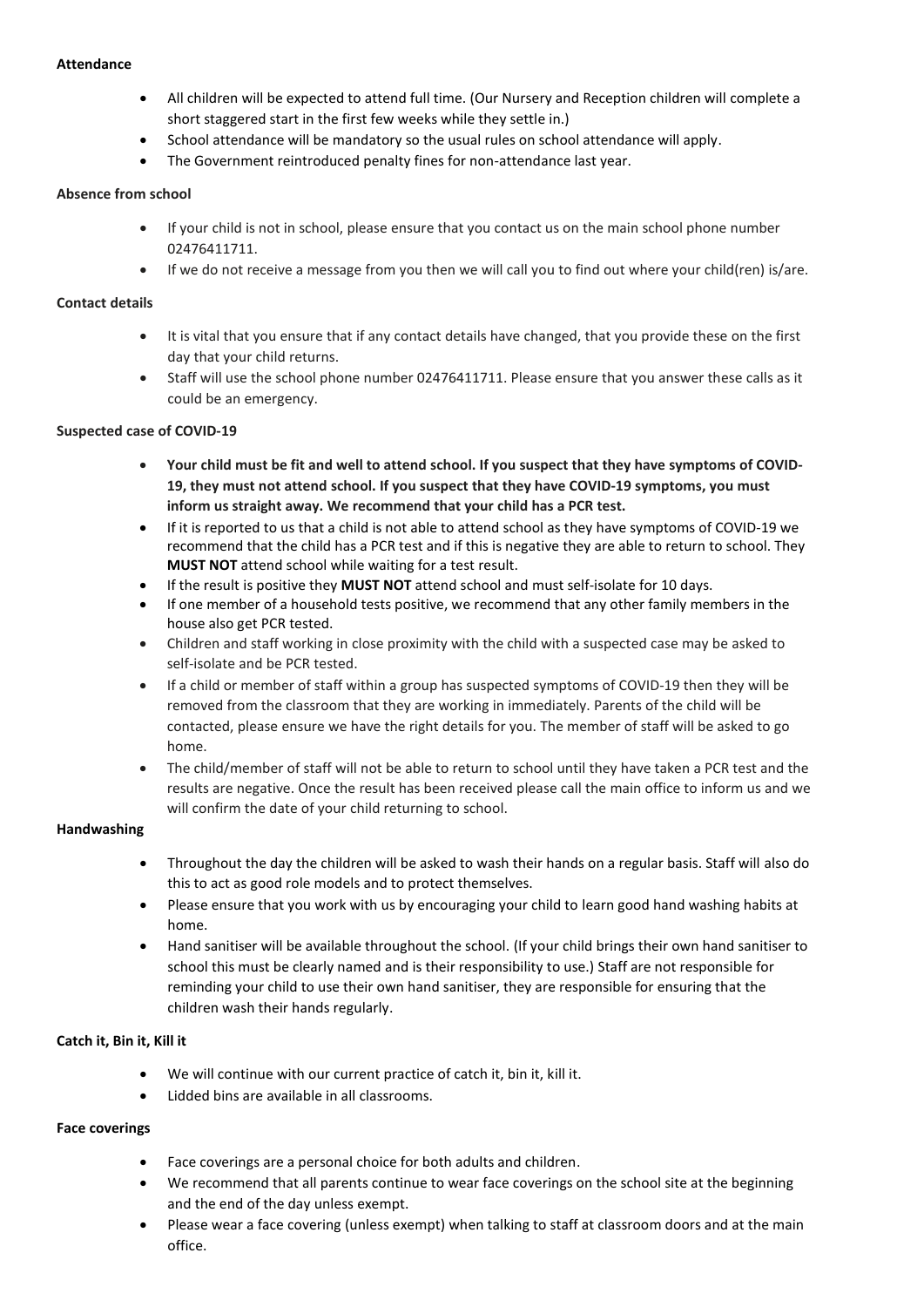#### **Use of toilets**

 The children will have access to toilets throughout the day, however staff will ensure that they reduce the number of children using the toilets at any time.

#### **Social distancing**

- Markings are still on the pathways and playground to allow you to wait safely.
- To help to reduce the number of families on the school site at any given time we have created a ten minute drop off period in the morning between 8:45am and 8:55am.
- After school Early Years and Key Stage One children can be collected at 3:15pm and KS2 at 3:20pm.
- Please take your children to their classes and then leave the site as soon as possible. Parents will not be able to stand in groups and chat at the beginning and end of the day.
- Younger children are unlikely to be able to maintain social distancing and it is acceptable for them not to distance within their class.
- Please be respectful of social distancing when you are speaking to members of staff.

#### **Entering and exiting school**

- If your child is upset when they are due to enter the school, staff will work with you to do their best to get your child inside the building. The safety of staff is also essential at this time.
- To help to reduce the number of families on the school site at any given time we have created a ten minute drop off period in the morning between 8:45am and 8:55am.
	- o Oak Class (Nursery and Reception) will enter and exit via the door onto the carpark.
	- o Ash class (Years 1 and 2) will enter and exit by the cloakroom door on the playground.
	- o Cedar and Maple classes (Years 3, 4 and 5) will enter and exit via their classroom doors on the playground.
	- o Willow class (Year 6) will enter via the gate next to HIU from the carpark.
	- o Fir class (HIU) will enter via the gate next to HIU from the carpark.
- After school:
	- o Early Years and Key Stage One children can be collected at 3:15pm
	- o Key Stage Two can be collected at 3:20pm.
- When entering via the main school gate please use the path way onto the playground. If you are leaving via the main gate, you will need to go through the Key Stage One/Early Years playground so as to avoid crossing over with families on the narrow pathway near the bike shed.
- If you are entering and exiting via the side gate please be mindful of other families using this to enter and exit the site and allow space for social distancing.
- Please do not drive up Palermo Avenue or pull up on any of the markings outside of school. This puts children's lives at risk.
- No cars are allowed into the carpark unless the driver holds a blue badge.
- Taxis will enter the carpark to drop children off for the HIU. Parents should not use this as an opportunity to follow them into the carpark as this could cause injury to families.

#### **Uniform/PE Kit**

- Please ensure that your child wears their uniform to school in accordance with our policy.
- Black or grey trainers are part of our uniform to support with Active 15. Please **DO NOT** send your child in trainers of any other colour.
- The children must have a named PE kit with them. PE kits should be brought to school on a Monday and taken home on a Friday for washing.
- Jewellery should not be worn in school (exceptions are for religious reasons)
- Nail polish is **not allowed** to be worn by the children in school.

#### **Items from home**

- All children in Nursery and Reception will need a change of clothes to keep on their pegs.
- A lunch box and water bottles are permissible.
- The children will need to use a book bag or a small bag to take their book and Home School Journal etc to and from school.
- All other equipment to be provided in school.
- Please do not send in any pencil cases etc from home as these will not be used.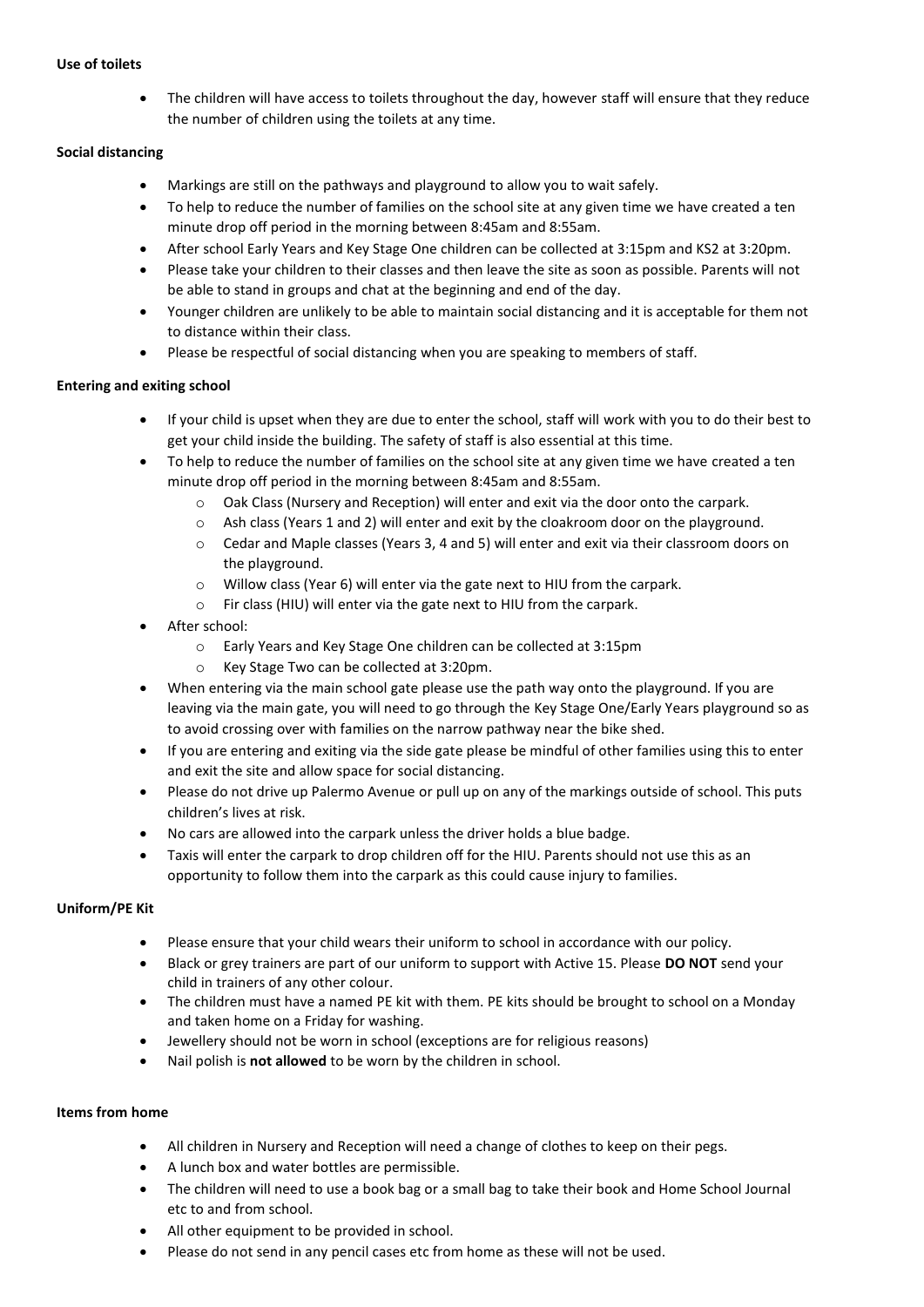#### **Equipment**

- We will ensure that the children are given their own basic equipment to use.
- Classroom resources will be used in accordance with the DfE guidance and cleaned appropriately.
- The site staff will ensure that rooms are cleaned on a daily basis to help to stop the spread of infection.

#### **First Aid and intimate care needs**

- Staff will use PPE to administer first aid at school.
- We understand that if a child has cut their knee we will have to reduce the suggested social distancing rule, however we would hope that parents support us in our duty of care to the children.
- Early Years parents will have any first aid reported by phone or email. Parents will be asked to email the school to confirm that they have been informed.
- All head bumps are sent home via email. Parents must reply to these emails to confirm that they have been received.
- Where a member of staff needs to support a child with intimate care needs, PPE will be worn to protect the member of staff.

#### **Medication**

- If your child has any medication in school, such as inhalers, auto injectors etc these must be sent in with the children on the first day that they return.
- You must ensure that the medication is in date and that you have completed a form so that staff can administer the medication if needed. Forms are available for the main office. If the form is not completed we cannot administer any medication.

#### **Staffing**

- All teachers and other staff can work across different classes and year groups as necessary.
- Staff and children from the Hearing Impaired Unit (HIU) will join their year groups in class for the afternoons
- If for any reason we do not have sufficient staff available to work in school, then we will contact our regular supply agencies.

#### **Behaviour in school**

- We will expect all children and staff to follow our Positive Behaviour Policy.
- We will also remind the children regularly about the expectations of keeping everyone safe.

#### **Curriculum**

- We will provide support for resilience, mental health and wellbeing including anxiety, bereavement for all children and staff.
- Our curriculum will remain broad and ambitious: all pupils will continue to be taught a wide range of subjects.
- We will assess all children as they start back to school and use this to help to plan to support the children.
- Sports coaching will continue with Mr Mhlanga during lesson times and outdoor sports will be prioritised where possible.

#### **Additional Support**

 Some pupils with SEND may need some specific help to adapt to these changes to routine. If you feel that this will be the case for your child please contact the school o[n Howes@howes.coventry.sch.uk](mailto:Howes@howes.coventry.sch.uk) so that we can pass your concerns onto Mrs Walters (Special Educational Needs Lead) and the class teachers and they will be able to support your family.